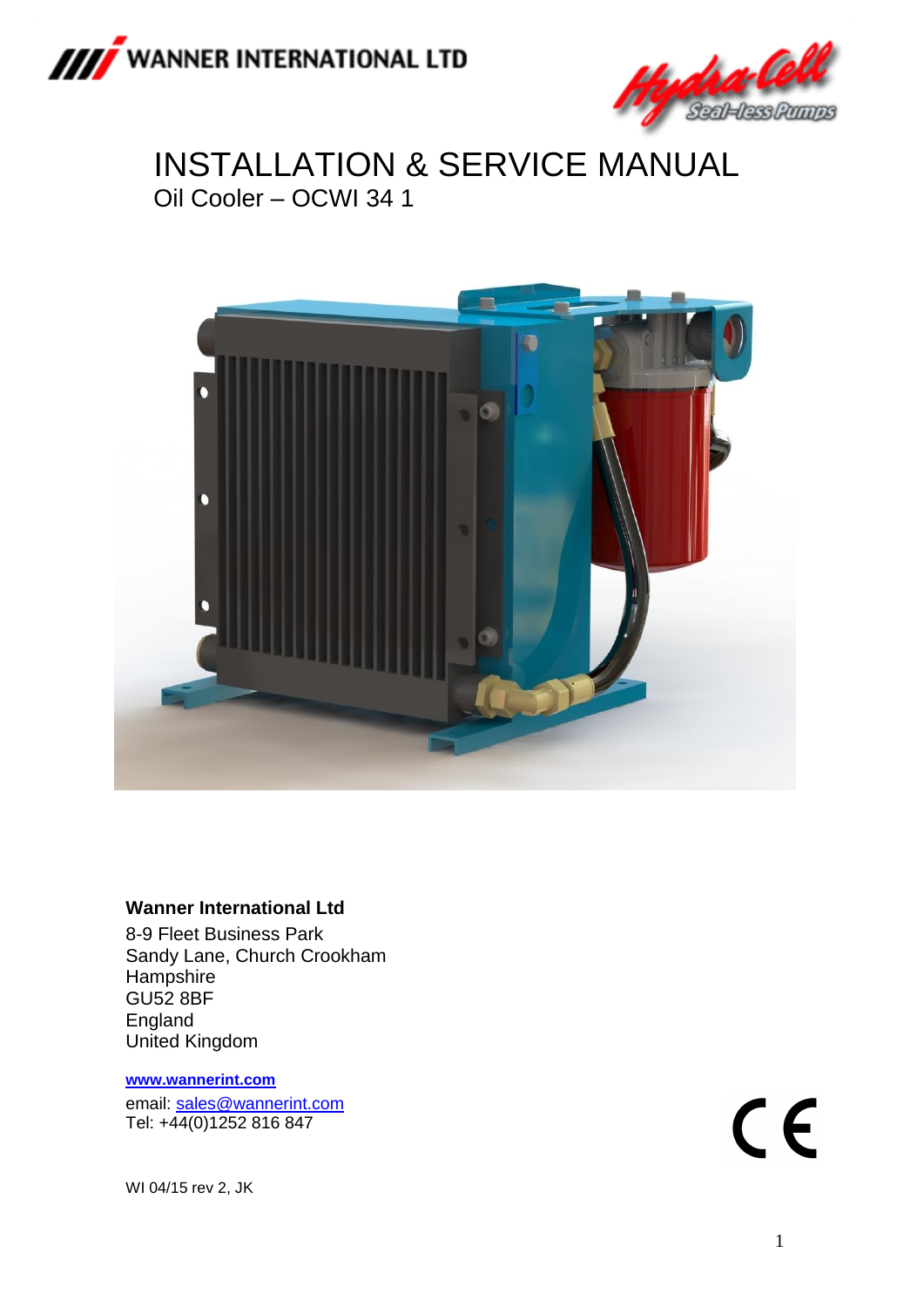### **OIL COOLER**

#### **INTRODUCTION**

 The WANNER oil cooler, OCWI 34 1 has been developed for use with Hydra-Cell pumps (G10, G25, G35); specifically for use in high temperature applications to maintain the correct oil viscosity to ensure good lubrication of pump bearings and other mechanical elements.

 The oil cooler is a self contained unit that requires little maintenance and no supervision.

#### **WORKING PRINCIPLE**

 The oil is pumped continuously through the heat exchanger by means of a gear pump. As the oil passes through the heat exchanger it is cooled by an electric driven fan.

There is a  $10<sub>\mu</sub>$  m oil filter between the gear pump on the cooler and the heat exchanger.

 The oil cooler has been designed for use with all mineral, synthetic and multi-grade oils supplied by WANNER. Other lubricants can also be used but should be approved in advance with WANNER. The Oil Cooler should not be used for any purpose other than as described in this manual.

 **The operating conditions and installation methods described in this operators manual serve as a basis for safe working practices and should not be deviated from without the permission of WANNER.**

#### **OPERATING CONDITIONS**

The following operation conditions should never be exceeded:

**Min. /Max. Process liquid temperature : +20 to +120C Min. /Max. Ambient temperature : 0 to +40C Density of the lubricant (S.G.) : 0.8 – 1.4 kg/dm3 Max. working pressure : 6 barG Normal operating pressure : 2 barG Viscosity : 0.5 – 80 mPas-1**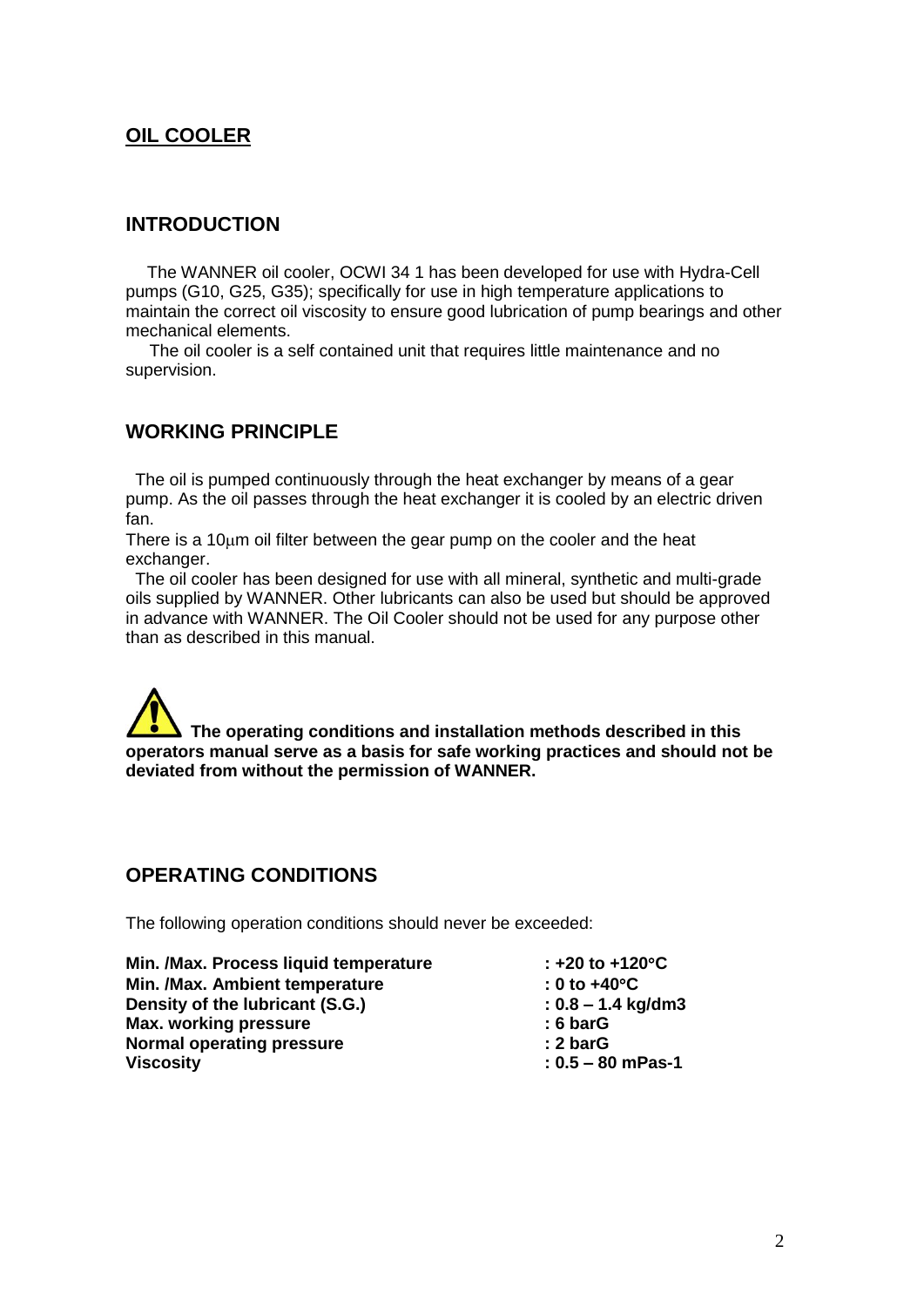### **IMPORTANT GUIDELINES**

- The oil cooler must not be used for any purpose other than cooling oil in accordance with the guidelines and instructions set out in this operator's manual.
- Check that once installed, the operating conditions of the oil cooler cannot be exceeded.
- Before starting an installation, check that all electrical connections and hoses are attached properly with no leaks and the oil cooler is completely filled with oil.

 **Never let the oil cooler run dry (without oil).**

# **SAFETY**

 This operating manual specifies a number of safety requirements at appropriate points throughout. A 'Hazard Warning Pictogram' precedes these important requirements.

The following points apply at all times:

- **Perform no action on the oil cooler when the unit is running.**
- **Do not perform electrical work on the oil cooler unless the machine is electrically isolated.**
- **Be aware that oil cooler hoses will become very hot when system is operational.**
- **When connecting the oil cooler, take care not to create a tripping hazard when routing the hoses.**
- **Appropriate Personal Protective Equipment (PPE) should be worn when installing or maintaining the oil cooler. i.e. Safety glasses, heat resistant gloves and safety footwear with oil resistant**
- **soles.**
- **Material safety data sheets for all oils used in Wanner Hydra-Cell pumps are available on request.**

# **STORAGE**

Instructions if you intend to store the oil cooler for a long time.

- The oil cooler must be stored in a clean, dry place. The ambient temperature should be between  $+1^{\circ}$ C and  $+40^{\circ}$ C and the relative humidity <60%. The oil cooler should be completely filled with oil when stored, with both inlet and outlet hoses capped off.
- To put the oil cooler back into use after a long period of time, the commissioning procedure should be followed.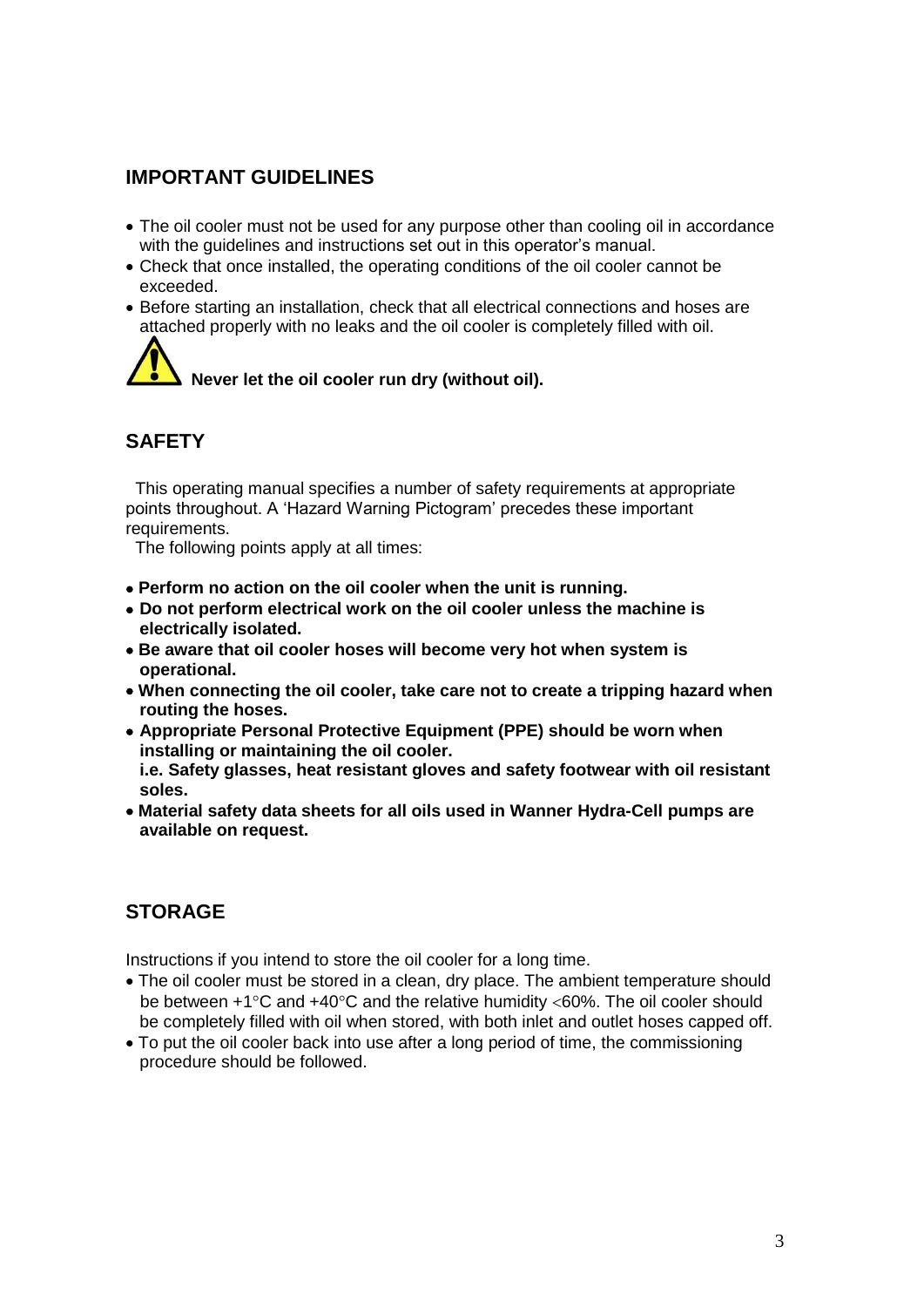### **INSTALLATION**

Before a successful installation can be assured, the following points need to be followed carefully.

- A qualified technician should always install the unit.
- The oil cooler needs to be positioned as close as possible to the pump being cooled. The hoses are 1.5 metres long.
- The height of the top of the oil cooler must not be greater than 0.5 metres above or below the pump.
- The oil cooler must be positioned as level as possible.
- The air through the oil cooler must be unrestricted. There should be a minimum of 500mm from any wall or closed partition to allow for the sufficient flow of cooling air.



- The oil cooler should be fixed to a level and stable surface using the bolt holes in the feet supplied.
- The inlet and outlet ports on the cooler are clearly labelled. Refer to the sketch below for hose connection and direction of oil flow.



Oil cooler connection sketch

Use only the hose kits supplied by Wanner to ensure correct fitting to the pump.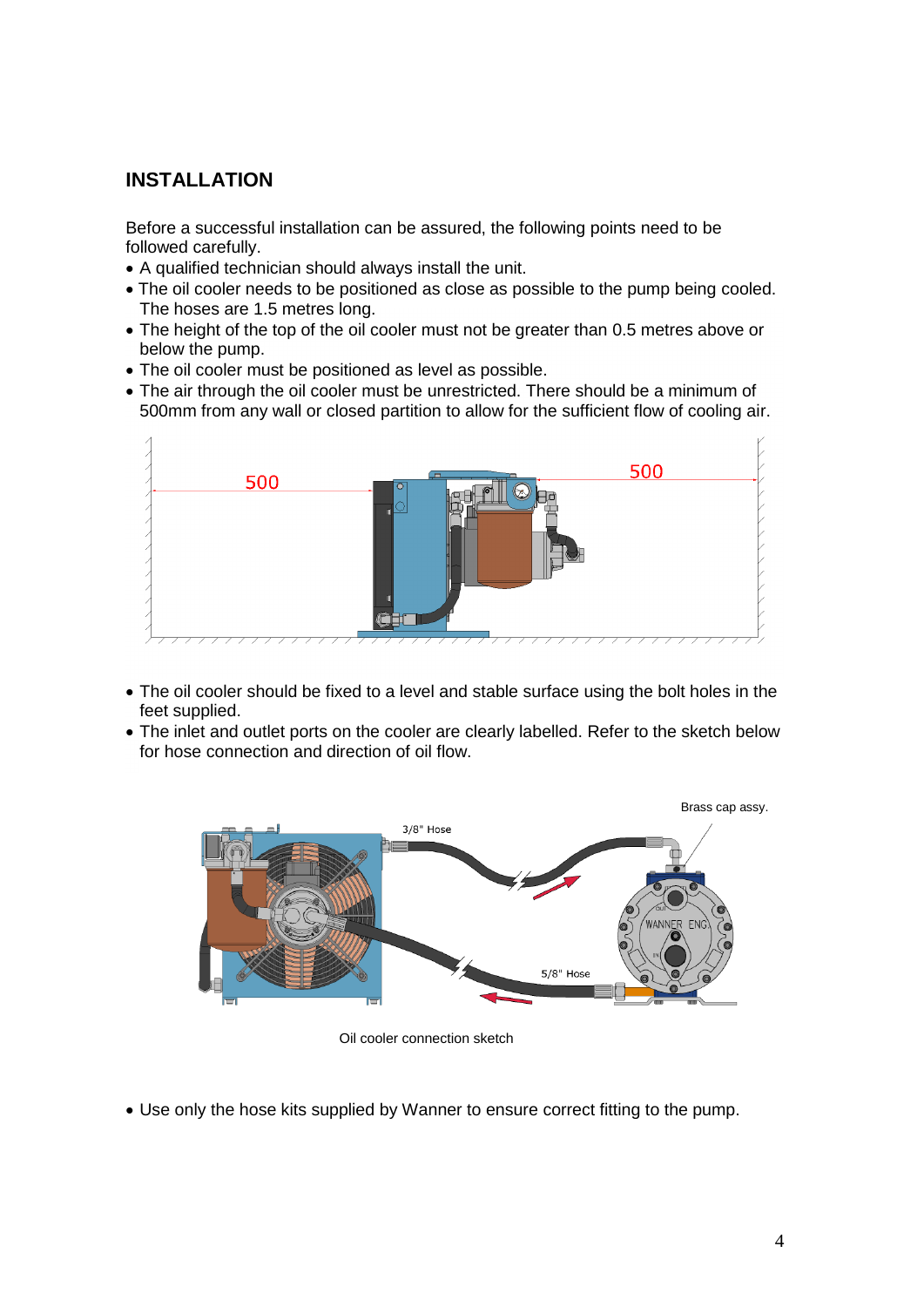# **ELECTRICAL CONNECTIONS**

A trained electrician should always perform electrical work.

The electrical connection to the motor has to be made according to the country regulations and the information in the electric motor connection box.

# **TECHNICAL SPECIFICATIONS**

Motor specification –

OCWI 34 1 – 0.37 Kw, 1ph, 4-pole (1450 rpm), IP 65, fitted with thermistors.





Pump –

Gear pump, delivers 2.6 l/m at 1450 rpm

#### Cartridge filter –

0160 MG 010 P – Supplied on the unit.  $10 \mu m$ , paper type.

0160 MA 010 BN – Supplied as a replacement in the hose kit. 10 $\mu$ m, Betamicron™ filter element for absolute filtration.

#### Dimension sketch



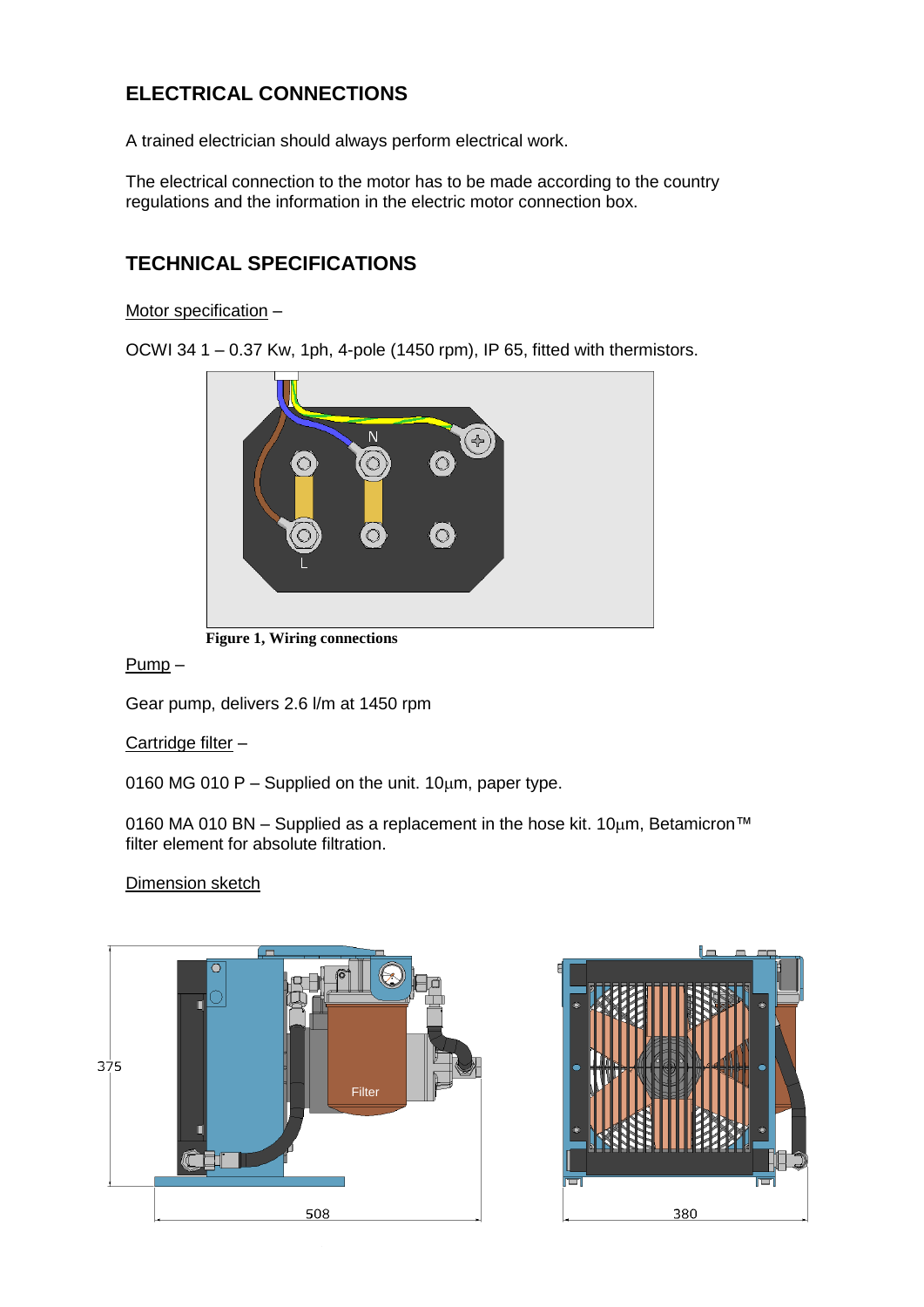### **COMMISSIONING PROCEDURE**

### **PRIMING THE OIL COOLER CIRCUIT**

# **At this point the immediate area around the pump and oil cooler installation should be prepared for an amount of oil spillage as this will be inevitable and may cause a slip hazard!**

The oil cooler must be filled with the same oil as in the pump, in accordance with the following procedure. Between 2 and 3 litres of oil will be required to successfully fill the oil cooler system.

# **The oil cooler will contain some residual oil from the manufacturers testing. If the Hydra-Cell pump is to be used with EPDM compatible / food grade oil, this residual oil must be fully flushed out of the cooler with the new oil before connecting to the pump.**

- Attach the supplied suction hose (5/8") to the port on the gear pump on the cooler marked 'IN' and the discharge hose (3/8") to the port on the heat exchanger marked 'OUT'. (See the connection sketch in the installation section of this manual).
- Remove the cap from the brass drain tube on the pump. Some oil will leak at this point. This will be topped up later.
- Connect the suction hose (5/8") with the supplied fitting to the drain tube on the pump.
- Remove the red filler cap from the pump.
- Attach the brass cap to the discharge hose (3/8").
- The brass cap should now be held over the oil filler hole of the pump but not screwed in. The oil level needs to be initially monitored by eye.
- With a supply of suitable oil to 'top up' the pump close to hand, the oil cooler is now ready to be filled.
- Start the oil cooler. The gear pump on the cooler will draw oil out of the bottom of the pump, through the oil cooler system and back out of the discharge hose. Close attention should be paid to the oil level in the pump during this process and should be topped up as required.
- Continue this process until there is a steady flow of oil from the discharge hose free of any air or bubbles. This should take no more than 5 minutes. If there is still air coming out, check the hose connections.

If oil is not circulating, immediately stop the oil cooler. Check the hose connections. If they are correctly fitted, contact WANNER immediately.

Continued on page 7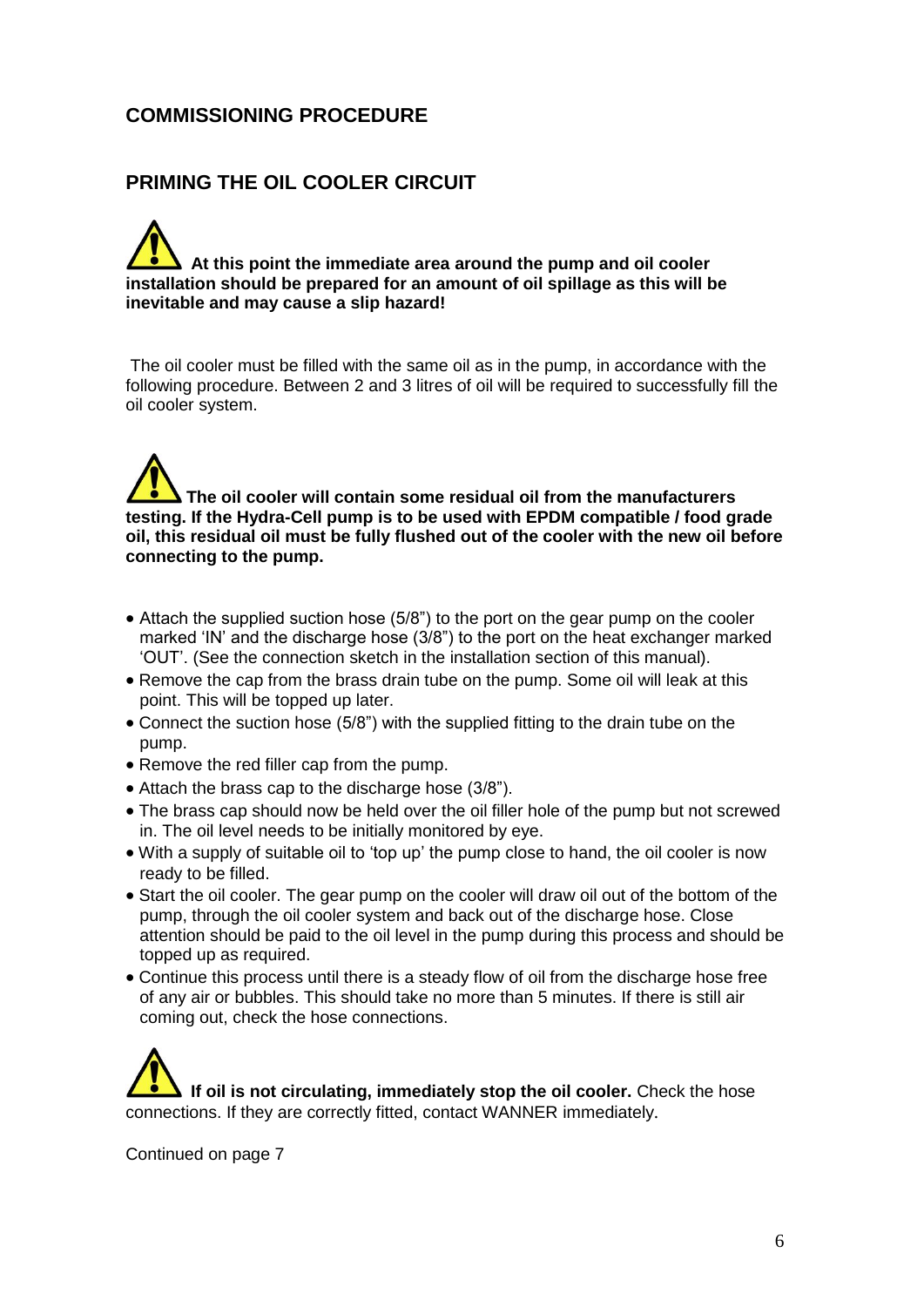# **PRIMING THE OIL COOLER CIRCUIT (continued)**

- The oil cooler is entirely filled with oil when the flow from the hose is free of air bubbles. Switch off the oil cooler.
- The oil level in the pump should be at the level of the baffle plate inside the top of the pump to allow for heat expansion of the oil.
- The oil cooler should now be connected so it will now start simultaneously with the pump.
- Note: For the G35 pump, a modified top plate is available so the oil sight bowl can be fitted as well as the oil cooler. This will require the oil bowl to be filled with oil up to a level 15 – 20mm from its base.



G35 connection sketch with oil bowl

#### **INITIAL RUNNING CHECKS**

**Always ensure the system has sufficient oil.**

- **Check for any leaks in the system.**
- **Check for any abnormal noises from the oil cooler.**
- **Check that the operating conditions of the oil cooler correspond with the predetermined values.**
- **Regularly check these points during the first hours of operation.**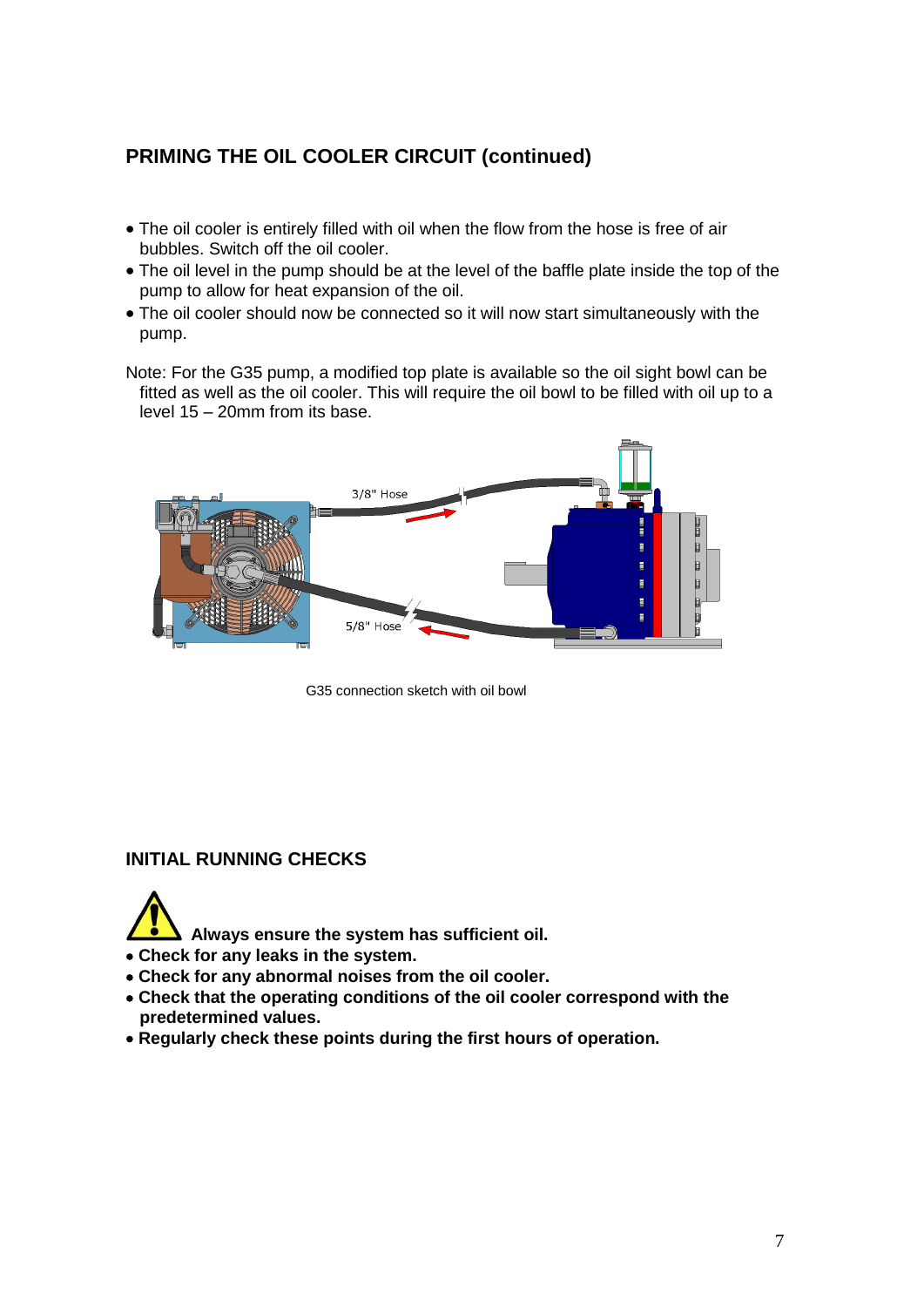## **CLEANING AND MAINTENANCE.**

### **ROUTINE MAINTENANCE.**

This is purely a guideline. Individual operating conditions should determine the true interval. For further advice contact WANNER.

When the oil cooler is operating under correct conditions and is installed correctly, it will require little maintenance.

The following inspections and maintenance checks are recommended.

- Regularly check the hose connections for leaks and the integrity of the hose material.
- The oil and the oil filter should be changed in accordance with the recommendations laid out in the pump manual.

 i.e. Initially after the first 100hrs of service, then simultaneously when the pump oil is changed according to operating conditions.

The oil cooler is fitted with a filter clogging indicator which should be monitored periodically. If the filter is found to be clogging prior to the established routine service point, contact WANNER for a review of the overall pump system.

A spare oil filter is supplied with each hose kit for this first service.

 Refer then to the **Commissioning Procedure** to ensure system is fully bled when refilled.

 If the cooler is installed in a particularly dusty environment the heat exchanger should be periodically cleaned with a soft brush only to avoid damaging the cooling fins.

## **CHANGING THE OIL AND OIL FILTER**

The oil filter should be changed at the same time that the oil in the pump is changed and in accordance with the recommendations laid out in the pump manual.

#### **At this point the immediate area around the pump and oil cooler installation should be prepared for an amount of oil spillage as this will be inevitable and may cause a slip hazard!**

- Firstly, the pump should be isolated electrically so the oil cooler can be controlled independently.
- A suitable sized waste oil container will be required to dispose of the old oil. This will depend on which pump the cooler is connected to.
- Disconnect the discharge hose from the brass cap on top of the pump.
- Place the end of the discharge hose in the waste container. The oil pump can now be run to drain the oil from the pump and the oil cooler system.
- Once oil has stopped flowing, the oil cooler should be switched off immediately to avoid damage to the gear pump.
- The filter can now be removed using a standard strap wrench.

# **Care must be taken, as the filter will still contain some oil.**

- Before fitting a new oil filter, the rubber seal on the filter should be wetted with new oil.
- The new oil filter can now be fitted, and should be tightened by hand.
- To refill the system with new oil the **commissioning procedure** should be followed.